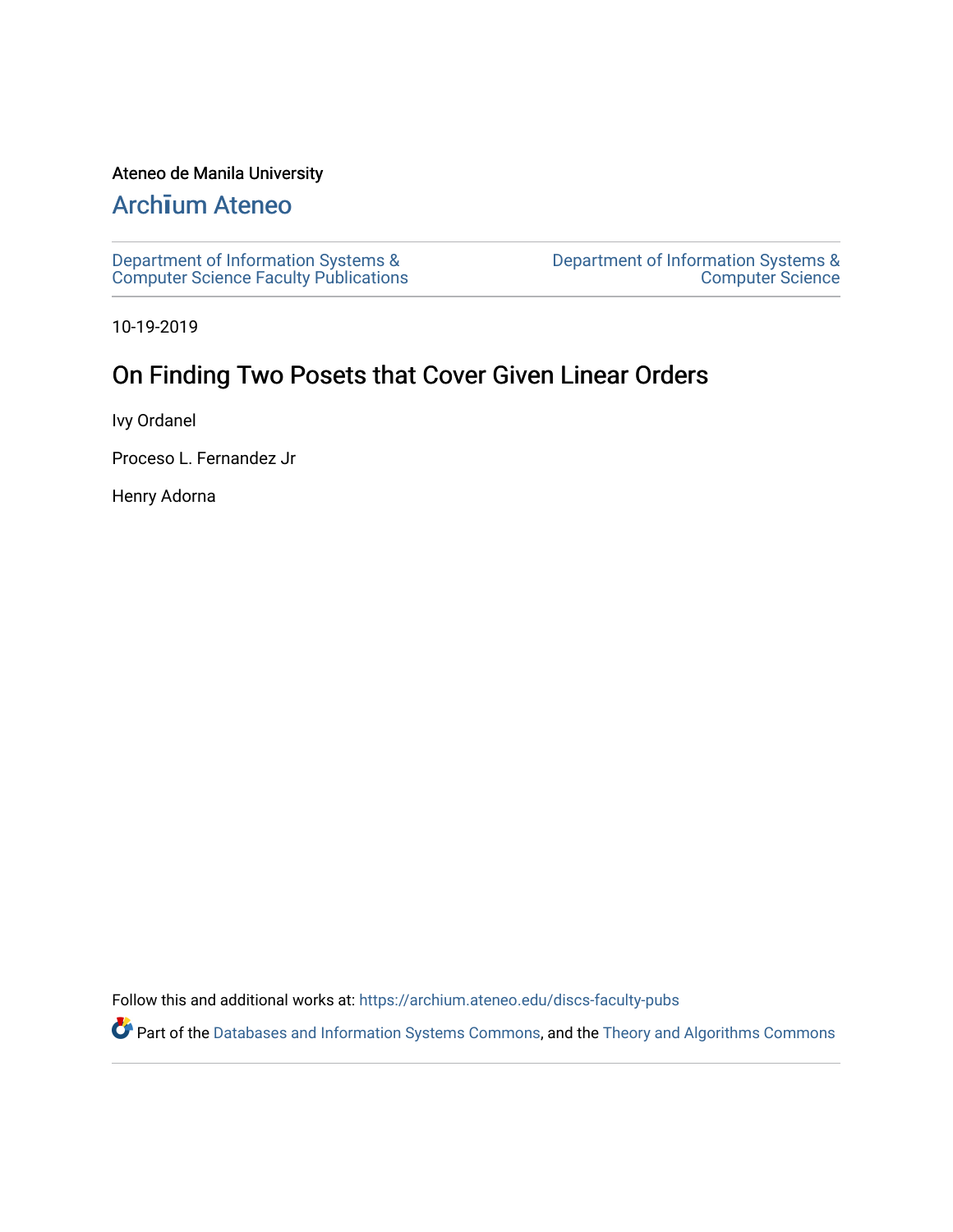



# *Article* **On Finding Two Posets that Cover Given Linear Orders**

# **Ivy Ordanel 1,\*, Proceso Fernandez, Jr. <sup>2</sup> and Henry Adorna <sup>1</sup>**

- <sup>1</sup> Department of Computer Science, University of the Philippines Diliman, Quezon City 1101, Philippines; hnadorna@up.edu.ph
- <sup>2</sup> Department of Information Sytems and Computer Science, Ateneo De Manila University, Quezon City 1108, Philippines; pfernandez@ateneo.edu
- **\*** Correspondence: ivyordanel@gmail.com

Received: 13 August 2019; Accepted: 17 October 2019; Published: 19 October 2019



**Abstract:** The Poset Cover Problem is an optimization problem where the goal is to determine a minimum set of posets that covers a given set of linear orders. This problem is relevant in the field of data mining, specifically in determining directed networks or models that explain the ordering of objects in a large sequential dataset. It is already known that the decision version of the problem is NP-Hard while its variation where the goal is to determine only a single poset that covers the input is in P. In this study, we investigate the variation, which we call the 2-Poset Cover Problem, where the goal is to determine two posets, if they exist, that cover the given linear orders. We derive properties on posets, which leads to an exact solution for the 2-Poset Cover Problem. Although the algorithm runs in exponential-time, it is still significantly faster than a brute-force solution. Moreover, we show that when the posets being considered are tree-posets, the running-time of the algorithm becomes polynomial, which proves that the more restricted variation, which we called the 2-Tree-Poset Cover Problem, is also in P.

**Keywords:** partial order; poset; linear extensions; algorithm; complexity

# **1. Introduction**

A poset is a fundamental concept in mathematics that formalizes the notion of ordering in a collection of objects. Formally, a poset  $P = (V, \leq_P)$  is a pair consisting of a finite set V and a binary relation  $\leq_P \subseteq V \times V$  that is reflexive, antisymmetric and transitive. In this paper, we only consider strict posets, written here as  $P = (V, \langle p \rangle)$ , where the binary relation is antisymmetric and transitive but irreflexive. An example of a strict poset is shown in Figure [1a](#page-1-0). From here on, all posets being discussed refer to strict posets.

<span id="page-1-0"></span>

**Figure 1.** Poset *P*, its Hasse diagram and linear extensions.

Every poset  $P = (V, \leq_P)$  also corresponds to a directed acyclic graph (DAG)  $G = (V, A)$  having the vertex set *V* and the edge set  $A = \{(u, v) | (u, v) \in \leq_P\}$ . However, a poset is more commonly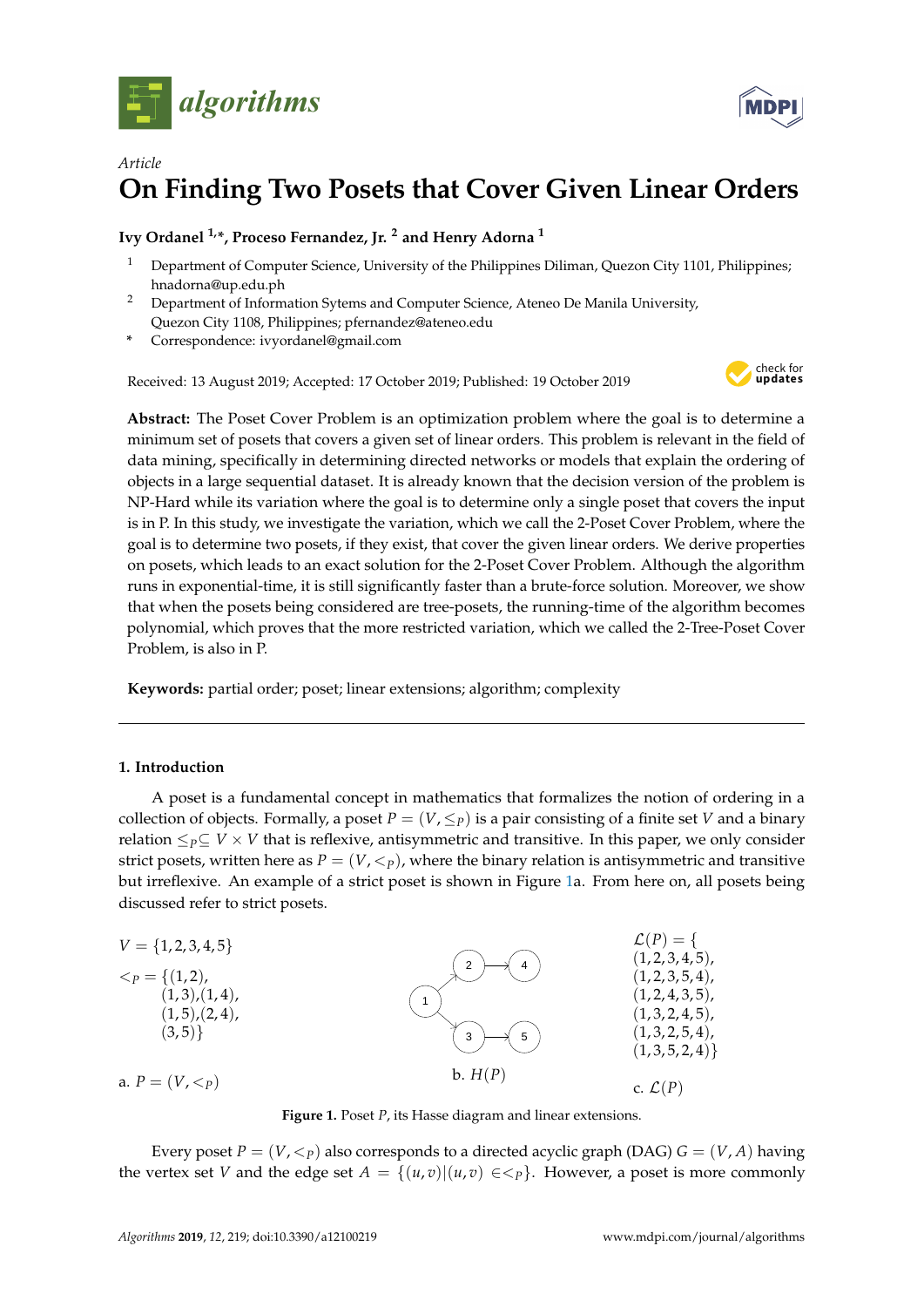illustrated using a Hasse diagram that corresponds to the transitive reduction of the DAG. Figure [1b](#page-1-0) shows the Hasse diagram *H*(*P*) of the poset *P* defined in Figure [1a](#page-1-0).

The binary relation in a poset is called a partial order since not all pairs need to be related. For the case wherein all pairs are related, the binary relation is called a total order, and the poset is said to be a totally ordered set or a linear order. Formally, a linear order  $L = (V, \leq_L)$  is a poset where for all distinct elements  $u, v \in V$ , either  $u \lt_L v$  or  $v \lt_L u$ . Basically, we can treat a linear order as a permutation of the elements in *V*. Moreover, a linear order  $L = (V, \leq_L)$  is said to be a linear extension of poset *P* if and only if  $\lt_{P} \subseteq \lt_{L}$ . The set of all linear extensions of *P* is denoted by  $\mathcal{L}(P)$ . For example, Figure [1c](#page-1-0) shows the set of linear extensions of the poset *P* in Figure [1a](#page-1-0).

Generating the linear extension of a poset, which is also equivalent to getting all the topological sorting of a directed acyclic graph, is a well studied problem. Algorithms [\[1](#page-11-0)[,2\]](#page-11-1) on this show that we can generate each successive linear extension or topological sorting in polynomial-time. The reverse problem where the given is a set of linear extensions, or more technically a set of linear orders, and the goal is to determine the set of posets that generate the given linear orders is the Poset Cover Problem. Formally, the Poset Cover Problem is defined as follows [\[3\]](#page-11-2):

#### POSET COVER PROBLEM

INSTANCE: A set  $Y = \{L_1, L_2, ..., L_m\}$  of linear orders over the set  $V = \{1, 2, 3, ..., n\}$ . SOLUTION: A set  $P^* = \{P_1, P_2, ..., P_k\}$  of posets where  $\bigcup_{P_i \in P^*} \mathcal{L}(P_i) = Y$  and *k* is minimum.

The Poset Cover Problem finds application in data mining where there is a massive set of sequential data and the goal is to determine directed networks that explain the ordering of objects in the sequential data. A simple example of this is in marketing, when the business wants to generate a directed process model from the logs of customers' purchases of their products. The logs can be treated as linear orders of the products. Determining directed process models, which explains the purchasing behavior of the customers, can then be represented as getting a set of posets that generate the linear orders (logs). The process model can then be used to predict other customers' future purchases, and the business could develop marketing campaigns from it. Similar to this kind of data mining, the problem is also relevant in other areas such as in neuroscience [\[4\]](#page-11-3), chemical engineering [\[5\]](#page-11-4), epidemiology [\[6\]](#page-11-5), paleontology [\[7,](#page-11-6)[8\]](#page-11-7), and systems biology [\[9\]](#page-11-8).

The decision version of the Poset Cover Problem has been shown to be NP-Hard [\[3\]](#page-11-2). To deepen the knowledge about the Poset Cover Problem, efforts in the past have focused on studying constrained cases of the problem and trying to draw boundaries of the cases that are in P and cases that are NP-Hard. There are essentially two ways in which the problem can be restricted or constrained. The first is to consider only a specific number of posets, say *k*. The problem when *k* = 1, or the 1-Poset Cover Problem, is in P [\[10\]](#page-11-9). The computational complexity of the problem when *k* = 2, or the 2-Poset Cover Problem, is not yet known. What have been devised are heuristics for the 2-Poset Cover Problem [\[11\]](#page-11-10). The other way of restricting the problem is to consider only a specific class of posets according to their Hasse diagram, such as a tree-poset. The poset in Figure [1](#page-1-0) is an example of a tree-poset since its Hasse diagram is a tree. The restricted cases of the Poset Cover Problem are similarly important as there may also be instances wherein the class of posets to be reconstructed are known. For example in paleontology, the goal is to construct evolutionary ordering of fossil sites from sequential data about the taxa that occur in each site [\[7](#page-11-6)[,8\]](#page-11-7). Evolutionary orderings are usually expressed using trees because evolution starts with an origin and branches out to descendants. Other classes of posets that have been studied are hammock posets and leveled posets [\[10\]](#page-11-9). The 2-Tree-Poset Cover Problem then is a contrained variation where the goal is to determine if there exist two tree-posets that cover exactly all of the given set of linear orders.

In our study, we derived properties on posets, which lead to an exact solution for the 2-Poset Cover Problem. The algorithm runs in exponential time. However, if the posets to be considered are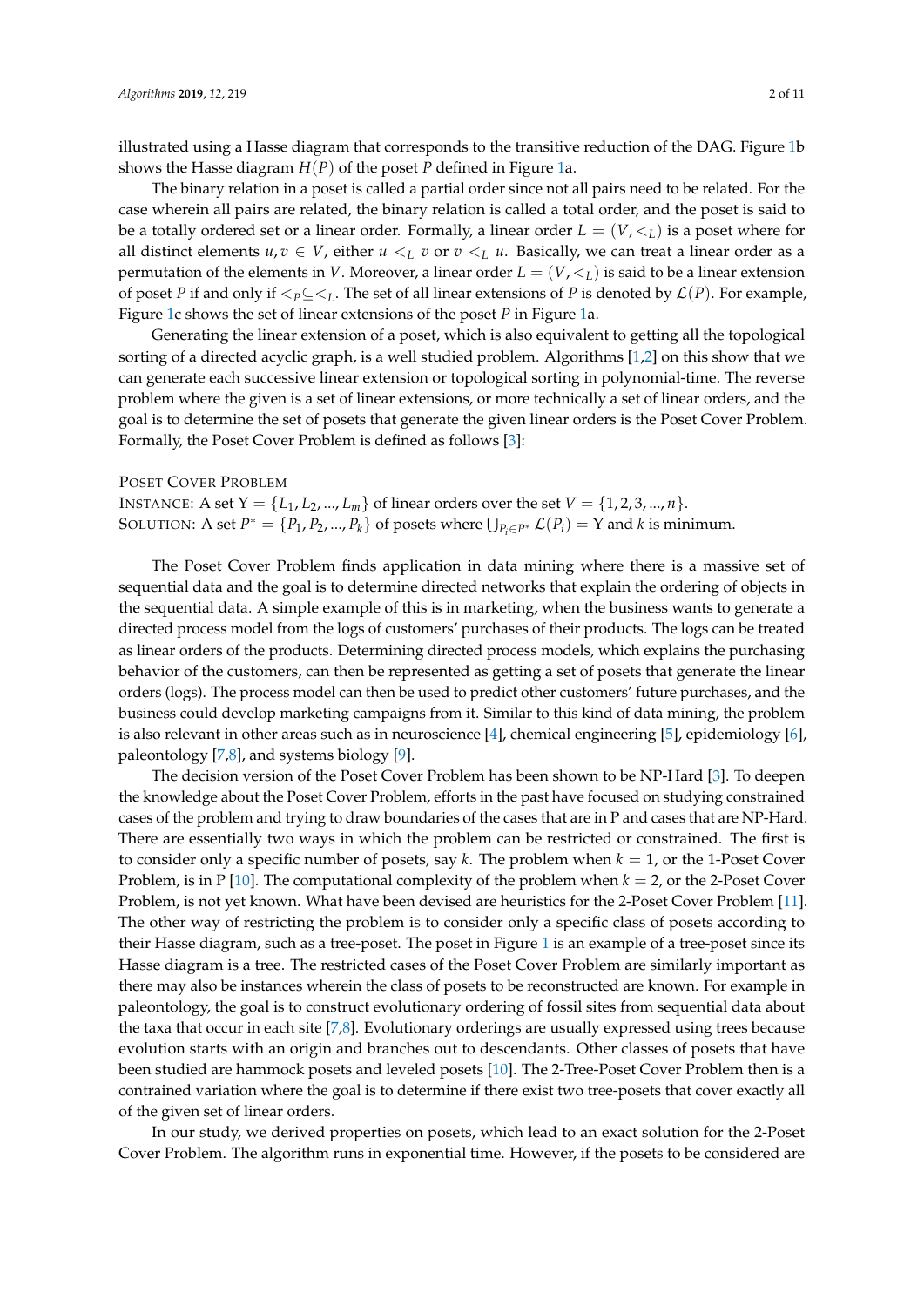tree-posets, the running time of the algorithm becomes polynomial. This proves that the 2-Tree-Poset Cover Problem is also in P.

# **2. Definitions**

We first define here the terms and notations used in the discussion of results.

#### **Definition 1. ancestors(v,P)**

*Given a poset*  $P = (V, \leq_P)$  *and*  $v \in V$ , the ancestors $(v, P)$  is the set of elements in poset P that precedes  $v, i.e., ancestors(v, P) = \{a \in V | a < p v\}.$ 

#### **Definition 2. descendants(v,P)**

*Given a poset*  $P = (V, \langle \rangle_P)$  *and*  $v \in V$ , the descendants(*v*, *P*) *is the set of elements in poset P that succeeds v, i.e., descendants*(*v, P*) = { $d \in V | v < p d$  }.

### **Definition 3. cover relation**  $\prec_{P}$

*Given a poset*  $P = (V, \langle \varphi \rangle)$ , its cover relation is  $\langle \varphi \rangle = \{(u, v) | u \langle \varphi \rangle\}$  and there is no  $w \in V$  where  $u < p$   $w < p$   $v$  $\}$ .

# **Definition 4. cover**

*The term cover is used in many instances for different objects in the discussion.*

*Given two elements*  $u, v \in V$  *of poset P, we say that u covers v if and only if*  $u \prec_P v$ *. In this instance,* (*u*, *v*) *are also said to be cover pairs in P.*

*Given a set of linear orders* Υ *and poset P, we say that P covers* Υ *if and only if* L(*P*) = Υ*. Given a set of linear orders*  $Y$  *and a set of posets*  $P^*$ *, we say that*  $P^*$  *covers*  $Y$  *if and only if*  $\bigcup_{P_i\in P^*}\mathcal{L}(P_i)=Y$ .

# **Definition 5. Hasse Diagram of Poset** *H*(*P*)

*A* poset  $P = (V, \leq_P)$  corresponds to a Hasse diagram  $H(P)$ , which is a directed acyclic graph G with the *elements in V as nodes and pairs in the cover relation of P as edges, i.e.,*  $G = (V, \prec_P)$ *.* 

# **Definition 6. Tree Poset**

*A* tree-poset  $P = (V, \langle p \rangle)$  *is a poset whose Hasse diagram is a rooted directed tree with each non-root node being covered by exactly one node.*

# **Definition 7. parent(v,P)**

*Given a tree-poset*  $P = (V, \leq_P)$  *and*  $v \in V$  *such that*  $v$  *is not the root node, parent*( $v, P$ ) *is the element*  $u$ *that covers v, i.e., parent*(*v, P*) = *u if and only if u*  $\prec_P v$ .

# **Definition 8. 2-Poset Cover Problem**

*Instance: A set*  $Y = \{L_1, L_2, ..., L_m\}$  *of linear orders over the set*  $V = \{1, 2, 3, ..., n\}$ *. Question:* Does there exist a pair of distinct posets  $P_1 = (V, \leq_{P_1})$  and  $P_2 = (V, \leq_{P_2})$  such that  $\mathcal{L}(P_1) \cup \mathcal{L}(P_2) = Y$  and  $\mathcal{L}(P_1)$  is neither a subset nor a superset of  $\mathcal{L}(P_2)$ ?

# **Definition 9. 2-Tree-Poset Cover Problem**

*Instance: A set*  $Y = \{L_1, L_2, ..., L_m\}$  *of linear orders over the set*  $V = \{1, 2, 3, ..., n\}$ *.* Question: Does there exist a pair of distinct tree-posets  $P_1 = (V, <_{P_1})$  and  $P_2 = (V, <_{P_2})$  such that  $\mathcal{L}(P_1) \cup \mathcal{L}(P_2) = Y$  and  $\mathcal{L}(P_1)$  is neither a subset nor a superset of  $\mathcal{L}(P_2)$ ?

# **Definition 10. comparable and incomparable**

Given a poset  $P = (V, <_P)$  and elements  $u, v \in V$ , u and v are comparable, denoted by  $u \perp v$  if  $u <_P v$ *or*  $v <_P u$ *. Otherwise,*  $u$  *and*  $v$  *are incomparable, denoted by*  $u||_P v$ *.*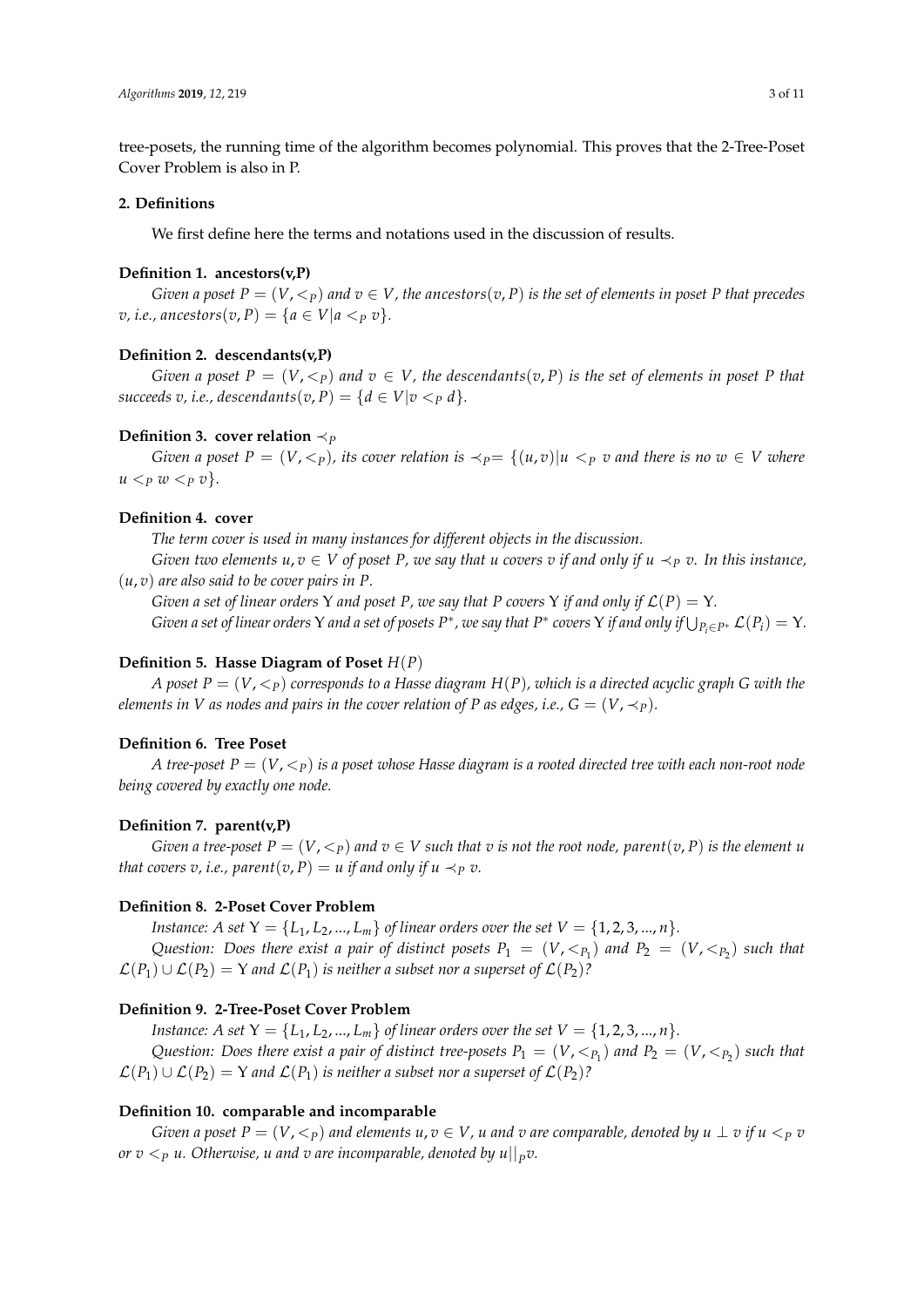### **3. Theoretical Bases**

Before we discuss the algorithms, we present the following lemmas and theorems that serve as bases in devising the algorithms.

<span id="page-4-4"></span>**Lemma 1.** *Given posets*  $P_1 = (V, <_{P_1})$  *and*  $P_2 = (V, <_{P_2})$ , *if*  $<_P_1 \subseteq <_{P_2}$ , then  $\mathcal{L}(P_2) \subseteq \mathcal{L}(P_1)$ .

**Proof.** Let the linear order *L* be a linear extension of *P*<sub>2</sub>, i.e.,  $L \in \mathcal{L}(P_2)$ . By definition of linear extension,  $\langle P_2 \subseteq \langle L \rangle$ . Since  $\langle P_1 \subseteq \langle P_2 \rangle$ , then by transitivity,  $\langle P_1 \subseteq \langle L \rangle$ . This implies that  $L \in \mathcal{L}(P_1)$ . Hence,  $\mathcal{L}(P_2) \subseteq \mathcal{L}(P_1)$ .  $\Box$ 

Given a pair that is incomparable in *P*, say *a*  $\Vert p \, b$ , we know that there are some linear extensions where  $a < b$  while  $b < a$  in the remaining ones. In other words, we can partition Y into Y<sub>1</sub> =  ${L \in \mathcal{L}(P)|a \leq_L b}$  and  $Y_2 = {L \in \mathcal{L}(P)|b \leq_L a}$ . The next theorem shows that there exists posets  $P_1 = (V, <_{P_1})$ ,  $P_2 = (V, <_{P_2})$  that cover  $Y_1$  and  $Y_2$ , respectively. Moreover, we can derive the relationship of  $\lt_{P_1}$  and  $\lt_{P_2}$  from  $\lt_{P}$ , which is also given in the following theorem.

<span id="page-4-1"></span>**Theorem 1.** *Consider a poset*  $P = (V, \leq_P)$  *and distinct elements*  $a, b \in V$  *where*  $a||_{P}b$ . *Let*  $Y_1 = \{L \in \mathcal{L}(P) | a \lt_L b\}$  and  $Y_2 = \{L \in \mathcal{L}(P) | b \lt_L a\}$ . Moreover, let

$$
\langle A = \{(x, y) | x \in \{a\} \cup ancestors(a, P), y \in \{b\} \cup descendants(b, P)\}\
$$
 (1)

<span id="page-4-5"></span>
$$
\langle B = \{(x, y) | x \in \{b\} \cup ancestors(b, P), y \in \{a\} \cup descendants(a, P)\}\
$$
 (2)

*Then, there exist posets*  $P_1 = (V, <_{P_1})$  and  $P_2 = (V, <_{P_2})$  where  $<_P_1 = <_P \cup <_A$  and  $<_P_2 = <_P \cup <_B$ *such that*  $\mathcal{L}(P_1) = Y_1$  *and*  $\mathcal{L}(P_2) = Y_2$ *. Moreover, in terms of cover relation,* 

<span id="page-4-2"></span>
$$
\prec_{P_1} = \{(a,b)\} \cup \prec_P \setminus (\{(u,b) \in \prec_P | u \prec_P a\} \cup \{(a,v) \in \prec_P | b \prec_P v\})
$$
\n(3)

<span id="page-4-3"></span>
$$
\prec_{P_2} = \{(b,a)\} \cup \prec_P \setminus (\{(u,a) \in \prec_P | u \prec_P b\} \cup \{(b,v) \in \prec_P | a \prec_P v\}).
$$
\n(4)

To illustrate the theorem, consider the posets *P*, *P*<sup>1</sup> and *P*<sup>2</sup> with Hasse diagrams in Figure [2.](#page-4-0) Since  $3||p4$ , let us take elements 3 and 4 as *a* and *b* in the theorem, respectively. If we generate  $\mathcal{L}(P)$ , we have the following linear extensions.

<span id="page-4-0"></span>
$$
(1,2,3,4,5,6) \qquad (1,2,4,3,5,6)
$$
\n
$$
(1,2,3,4,6,5) \qquad (1,2,4,3,6,5)
$$
\n
$$
(1,2,3,5,4,6) \qquad (2,1,4,3,5,6)
$$
\n
$$
(2,1,3,4,5,6) \qquad (2,1,4,3,6,5)
$$
\n
$$
(2,1,3,4,6,5) \qquad (2,4,1,3,5,6)
$$
\n
$$
(2,1,3,5,4,6) \qquad (2,4,1,3,6,5)
$$
\n
$$
(1) \qquad (3) \qquad (4) \qquad (5)
$$
\n
$$
(1) \qquad (4) \qquad (5)
$$
\n
$$
(1) \qquad (3) \qquad (5)
$$
\n
$$
(1) \qquad (4) \qquad (5)
$$
\n
$$
(1) \qquad (4) \qquad (5)
$$
\n
$$
(1) \qquad (4) \qquad (5)
$$
\n
$$
(1) \qquad (4) \qquad (5)
$$
\n
$$
(1) \qquad (4) \qquad (5)
$$
\n
$$
(1) \qquad (4) \qquad (5)
$$
\n
$$
(1) \qquad (4) \qquad (5)
$$
\n
$$
(1) \qquad (4) \qquad (5)
$$
\n
$$
(1) \qquad (4) \qquad (5)
$$
\n
$$
(1) \qquad (4) \qquad (5)
$$
\n
$$
(1) \qquad (4) \qquad (5)
$$
\n
$$
(1) \qquad (4) \qquad (5)
$$
\n
$$
(1) \qquad (4) \qquad (5)
$$
\n
$$
(1) \qquad (4) \qquad (5)
$$
\n
$$
(1) \qquad (4) \qquad (5)
$$
\n
$$
(1) \qquad (4) \qquad (5)
$$
\n
$$
(1) \qquad (4) \qquad (5)
$$

**Figure 2.** Example of Theorem [1.](#page-4-1)

We can partition  $\mathcal{L}(P)$  into two -  $Y_1 = \{L \in \mathcal{L}(P) | 3 \lt_L 4\}$  and  $Y_2 = \{L \in \mathcal{L}(P) | 4 \lt_L 3\}.$ Clearly,  $Y_1$  contains all the linear extensions in the left column while  $Y_2$  contains those in the right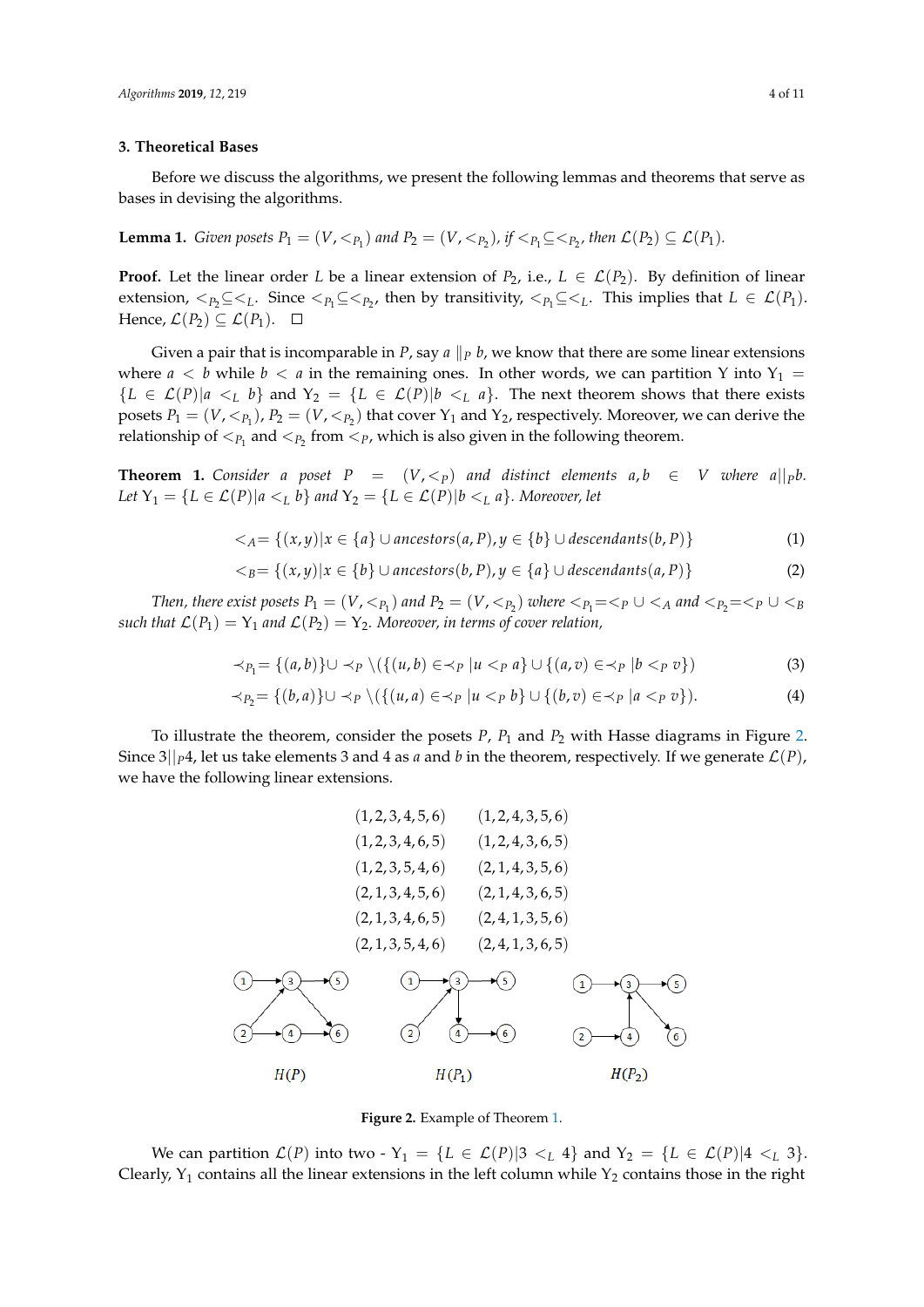column. From the theorem, there exist posets  $P_1$  and  $P_2$  that cover  $Y_1$  and  $Y_2$ , respectively. In our example, they are the posets  $P_1 = (V, <_{P_1})$  and  $P_2 = (V, <_{P_2})$  in Figure [2.](#page-4-0) Verify that  $\mathcal{L}(P_1) = Y_1$  and  $\mathcal{L}(P_2) = Y_2$ . Moreover,

$$
\langle P_1 = \langle P \cup \{(x,y) | x \in \{3\} \cup ancestors(3, P), y \in \{4\} \cup descendants(4, P)\}\
$$
  
= 
$$
\{(1,3), (2,3), (2,4), (3,5), (3,6), (4,6), (1,5), (1,6), (2,5), (2,6)\} \cup \{(3,4), (3,6), (1,4), (1,6), (2,4), (2,6)\}\
$$
  
= 
$$
\{(1,3), (2,3), (2,4), (3,5), (3,6), (4,6), (1,5), (1,6), (2,5), (2,6), (3,4), (1,4)\}\
$$

$$
\langle P_2 = \langle P \cup \{(x, y) | x \in \{4\} \cup ancestors(4, P), y \in \{3\} \cup descendants(3, P)\}\rangle
$$
  
= {(1, 3), (2, 3), (2, 4), (3, 5), (3, 6), (4, 6), (1, 5), (1, 6), (2, 5), (2, 6)}   
{(4, 3), (4, 5), (4, 6), (2, 3), (2, 5), (2, 6)}  
= {(1, 3), (2, 3), (2, 4), (3, 5), (3, 6), (4, 6), (1, 5), (1, 6), (2, 5), (2, 6), (4, 3), (4, 5)}

In terms of cover relation, which is the transitive reduction of  $<_{P_1}$  and  $<_{P_2}$ , we have the following:

$$
\begin{aligned}\n&\prec_{P_1} = \{ (3,4) \} \quad \cup \prec_P \setminus \quad (\{ (u,4) \in \prec_P | u \prec_P 3 \} \cup \{ (3,v) \in \prec_P | 4 \prec_P v \}) \\
&= \{ (3,4) \} \quad \cup \{ (1,3), (2,3), (2,4), (3,5), (3,6), (4,6) \} \setminus (\{ (2,4) \} \cup \{ (3,6) \}) \\
&= \{ (3,4), (1,3), (2,3), (3,5), (4,6) \}\n\end{aligned}
$$

$$
\prec_{P_2} = \{(4,3)\} \cup \prec_P \setminus (\{(u,3) \in \prec_P | u \prec_P 4\} \setminus \{(4,v) \in \prec_P | 3 \prec_P v\})
$$
  
= \{(4,3)\} \cup \{(1,3), (2,3), (2,4), (3,5), (3,6), (4,6)\} \setminus (\{(2,3)\} \cup \{(4,6)\})  
= \{(4,3), (1,3), (2,4), (3,5), (3,6)\}

**Proof.** We first show that  $P_1 = (V, <_{P_1})$  where  $<_P_1 = <_P \cup <_A$  is a poset. Since P is a poset, then we know that <*<sup>P</sup>* is irreflexive, antisymmetric and transitive. We also know that *a* and *b* are distinct elements. An element *x* cannot be both in *ancestors*(*a*, *P*) and *descendants*(*b*, *P*), otherwise, *a* and *b* are related in  $\lt_{P}$ . Hence, we can say that  $\lt_A$  is also irreflexive and antisymmetric. To show that  $\lt_{P_1}$  is transitive, suppose  $(x, y)$ ,  $(y, z) \in \leq_{P_1}$ , then we have the following cases:

- $(x, y) \in \leq_P$  and  $(y, z) \in \leq_P$ By transitive property of poset *P*,  $(x, z) \in \leq_P$ . Hence,  $(x, z) \in \leq_P$
- $(x, y) \in A$  and  $(y, z) \in A$
- By the definition of  $A, y \in \{a\} \cup \text{ancestors}(a, P)$  and  $y \in \{b\} \cup \text{descendants}(b, P)$ . It cannot be that  $y = a$  or  $y = b$  because of the assumption that *a* and *b* are distinct. It cannot also be that *y* ∈ *ancestors*( $a$ ,  $P$ ) and  $y$  ∈ *descendants*( $b$ ,  $P$ ), otherwise the assumption that  $a||p$ *b* is violated. Hence, we can say that this case is not possible.
- $(x, y) \in \leq_P$  and  $(y, z) \in A$ By the definition of *A*,  $y \in \{a\} \cup \text{ancestors}(a, P)$  and  $z \in \{b\} \cup \text{descendants}(b, P)$ . If  $y = a$ , then  $x \in \text{ancestors}(a, P)$ . Hence  $(x, z) \in A$  and thus,  $(x, z) \in \leq_{P_1}$ . On the other hand, if  $y \in$ *ancestors*(*a*, *P*), then  $(y, a) \in \leq_P$ . By the transitive property of  $\leq_P$ ,  $(x, a) \in \leq_P$ . In other words,  $x \in \text{ancestors}(a, P)$ . Hence,  $(x, z) \in A$  and thus,  $(x, z) \in \leq_{P_1}$ .
- $(x, y) \in \leq_A$  and  $(y, z) \in \leq_P$ By the definition of *A*,  $x \in \{a\} \cup \text{ancestors}(a, P)$  and  $y \in \{b\} \cup \text{descendants}(b, P)$ . If  $y = b$ , then  $z \in$  *descendants*(*b*, *P*). Hence  $(x, z) \in A$  and thus,  $(x, z) \in \leq_{P_1}$ . On the other hand, if  $y \in$ *descendants*(*b*, *P*), then  $(b, y) \in \leq_P$ . By the transitive property of  $\leq_P$ ,  $(b, z) \in \leq_P$ . In other words,  $z \in$  *descendants*(*b*, *P*). Hence  $(x, z) \in A$  and thus,  $(x, z) \in \leq_{P_1}$ .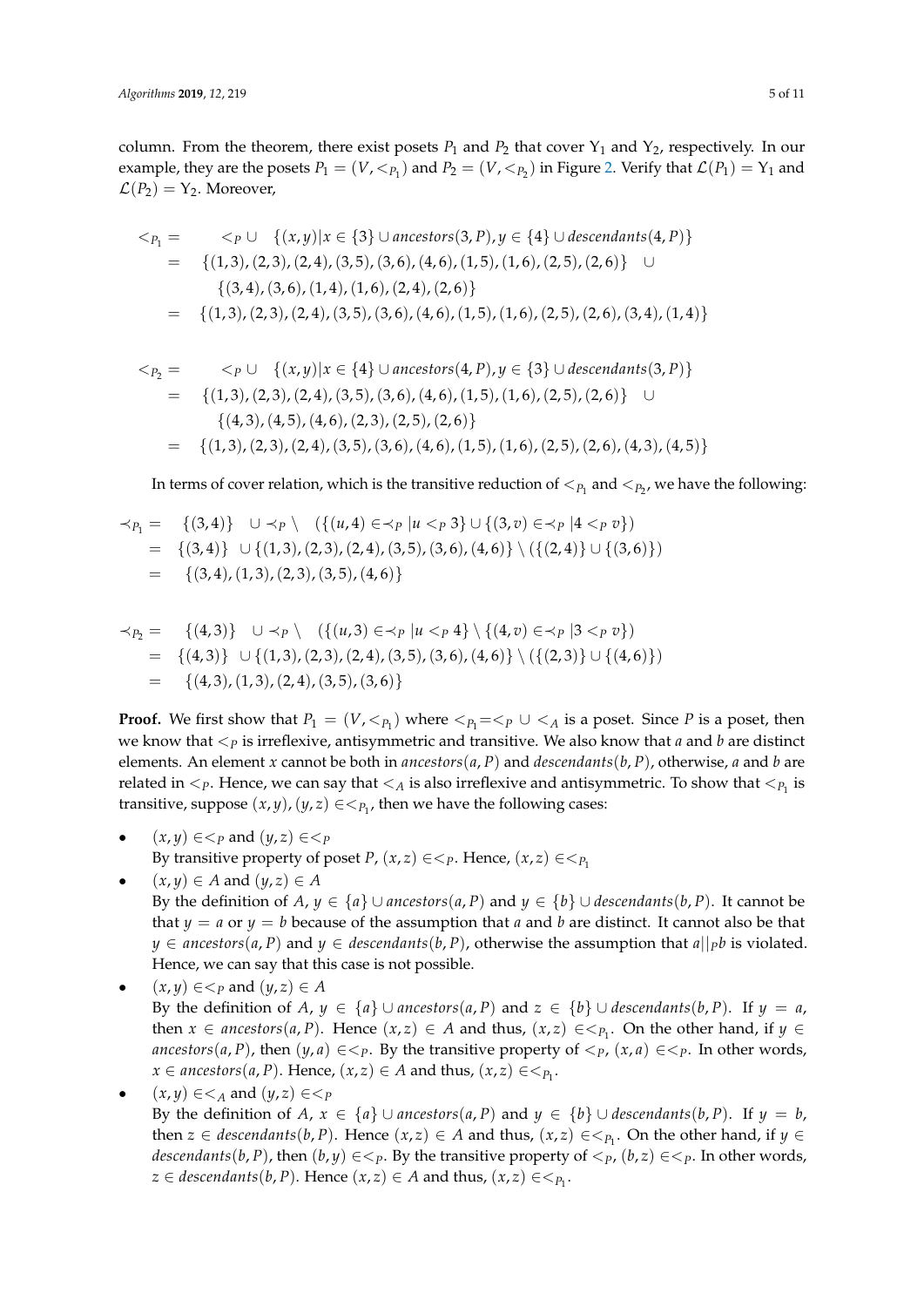From these cases, we can say that  $<_{P_1}$  is transitive. Hence,  $<_{P_1}$  is a poset. In a similar way, we can also show that  $\lt_{P_2}$  is a poset.

Next, we show that  $\mathcal{L}(P_1) = Y_1$  by showing that  $\mathcal{L}(P_1) \subseteq Y_1$  and  $Y_1 \subseteq \mathcal{L}(P_1)$ .

To prove the first direction, suppose  $L \in \mathcal{L}(P_1)$ . Then  $\langle P_1 \subseteq \langle L \rangle$ . This implies that  $a \langle L \rangle b$ . Since  $<_P \subseteq <_{P_1}$ , then we can also say that  $<_P \subseteq <_L$ . This means,  $L \in \mathcal{L}(P)$ . Hence,  $L \in Y_1$ .

To prove the other direction, suppose  $L \in Y_1$ . Then,  $L \in \mathcal{L}(P)$  and  $a \lt_L b$ . Now, let  $x \lt_{P_1} y$ . It suffices to show that  $x \leq_L y$ . This clearly holds if  $x \leq_P y$ , since  $L \in \mathcal{L}(P)$ . Otherwise,  $x \leq_A y$ , which implies that  $(x = a \text{ or } x < p a)$  and  $(b = y \text{ or } b < p y)$ , whence  $(x = a \text{ or } x < p a)$  and  $(b = y \text{ or } b < p y)$ . In any case, since  $a <_L b$ , we get  $x <_L y$  by transitivity.

In a similar way, it can also be shown that  $\mathcal{L}(P_2) = Y_2$ .

Now, let us determine the cover relation  $\prec_{P_1} \subseteq \leq_{P_1}$ . We first determine which pairs  $(x, y) \in \leq_A$  are cover pairs in  $P_1$ . If  $(x, y) = (a, b)$ , we know that by definition of  $\lt A$ , there exists no  $w \in V$  such that  $(a, w) \in \leq_A$  and  $(w, b) \in \leq_A$ , otherwise  $a \leq_P b$ . Since  $a \|_P b$ , then we also know that there exists no  $w \in V$  such that  $(a, w) \in \leq_A$  and  $(w, b) \in \leq_A$ . Hence,  $(a, b) \in \leq_{P_1}$ . On the other hand, any other value of  $(x, y)$  in  $\lt_A$  will lead to  $(x \lt_{P_1} a \lt_{P_1} b \lt_{P_1} y)$ ,  $(x = a \lt_{P_1} b \lt_{P_1} y)$  or  $(x \lt_{P_1} a \lt_{P_1} b = y)$ , which all imply that  $(x, y) \notin \prec_{P_1}$ . Hence, the only pair in  $\prec_A$  that is covered in  $P_1$  is  $(a, b)$ . Now, we know that <*<sup>P</sup>* corresponds to ≺*P*. Hence, ≺*P*<sup>1</sup> is the transitive reduction of {(*a*, *b*)}∪ ≺*P*. To get the transitive reduction, we have to elimate pairs in  $\prec_P$  that are not in  $\prec_{P_1}$  because the addition of  $(a, b)$  no longer makes them covered. These are the following:

- $u \prec_P b$  where  $u \prec_P a$ In this case  $u <_{P_1} a <_{P_1} b$ , hence,  $(u, b) \notin \prec_{P_1}$ .
- $(a \prec_P v)$  where  $b \leq_P v$ In this case  $a <_{P_1} b <_{P_1} v$ , hence,  $(a, v) \notin \prec_{P_1}$

Hence,  $\prec_{P_1}$  = {(*a*, *b*)}∪  $\prec_P$  \{{(*u*, *b*) ∈  $\prec_P$  |*u*  $\prec_P$  *a*} ∪ {(*a*, *v*) ∈  $\prec_P$  |*b*  $\prec_P$  *v*}}. In a similar way, we can derive the formula for  $\prec_{P_2}$ .

<span id="page-6-2"></span>**Corollary [1](#page-4-1).** If the poset  $P = (V,  in Theorem 1 is a tree-poset, then Equations [\(3\)](#page-4-2) and [\(4\)](#page-4-3) become$ *Equations [\(5\)](#page-6-0) and [\(6\)](#page-6-1), respectively.*

<span id="page-6-1"></span><span id="page-6-0"></span>
$$
\prec_{P_1} = \begin{cases}\n\{(a, b)\} \cup \prec_P, & \text{if parent}(b, P) ||_P \ a \\
\{(a, b)\} \cup \prec_P \setminus \{(parent(b, P), b)\}, & \text{if parent}(b, P) \ <_P \ a \\
\prec_{P_2} = \begin{cases}\n\{(b, a)\} \cup \prec_P, & \text{if parent}(a, P) ||_P \ b \\
\{(b, a)\} \cup \prec_P \setminus \{(parent(a, P), a)\}, & \text{if parent}(a, P) \ <_P \ b\n\end{cases}
$$
\n(6)

**Proof.** From Theorem  $1, \prec_{P_1} = \{(a, b)\} \cup \prec_P \setminus (\{(u, b) \in \prec_P | u \prec_P a\} \cup \{(a, v) \in \prec_P | b \prec_P v\}).$  $1, \prec_{P_1} = \{(a, b)\} \cup \prec_P \setminus (\{(u, b) \in \prec_P | u \prec_P a\} \cup \{(a, v) \in \prec_P | b \prec_P v\}).$ First, we show that  $\{(a, v) \in \neg p \mid b \leq p v\} = \emptyset$  if *P* is a tree-poset. Suppose there exists such *v* where  $a \prec_P v$  and  $b \prec_P v$ . Since, every non-root node in a tree-poset is covered by only one element, then only *a* covers *v*. Then it must be that  $b < p$  *a*, so that  $b < p$  *v*. This is a contradiction to the assumption that *a* $||pb$ . Hence,  ${(a, v) \in \prec_P |b < p v} = ∅.$ 

Next, we examine the set  $\{(u, b) \in \prec_P | u \leq P} a\}$ . If *P* is a tree-poset, then there exists only one possible *u* that covers *b*, which is *parent*(*b*, *P*). Hence, we have two possibilities. If *parent*(*b*, *P*)  $\lt p$  *a* then  $\prec_{P_1}$  = {(*a*, *b*)}∪  $\prec_{P}$  \{(*parent*(*b*, *P*), *b*)}. Note that *a*  $\not\leq_P$  *parent*(*b*, *P*), otherwise *a*  $\lt p$  *b*. Hence, the only other condition is when  $parent(b, P)||_{P}u$ . With this condition, Equation [\(3\)](#page-4-2) then becomes  $\prec_{P_1} = \prec_P \cup \{(a, b)\}.$ 

We can prove Equation [\(6\)](#page-6-1) in a similar way.  $\square$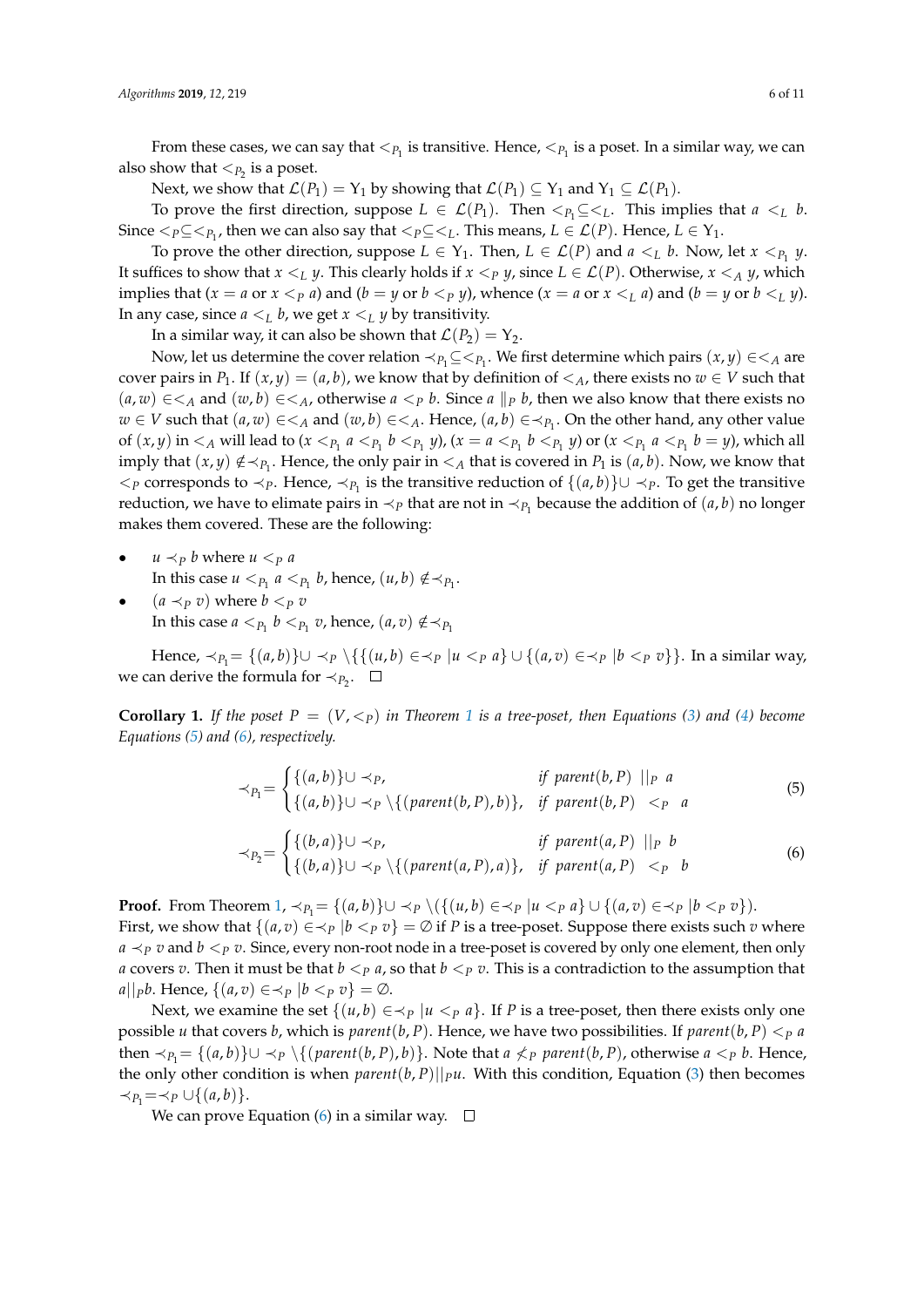### **4. Algorithm for the 2-Poset Cover Problem**

As mentioned earlier, there is already a polynomial-time solution for the 1-Poset Cover Problem  $[10]$ . We can determine in  $O(mn^2)$  time, where m is the number of linear orders over a base set of *n* elements, the poset that covers a given set of linear orders. Let us denote the algorithm for the 1-Poset Cover Problem as GeneratePoset. The input to GeneratePoset is a set of linear orders and it returns a poset, if there exists such, that covers the input; otherwise it returns null. Now, for the 2-Poset Cover Problem with input Y, a brute-force algorithm is then to determine  $Y_1, Y_2 \subseteq Y$  such that  $Y_1 \cup Y_2 = Y$  and then use GeneratePoset to determine if there is a poset that covers  $Y_1$  and a poset that covers  $Y_2$ . Since there are 3<sup>*m*</sup> possibilities for values of  $Y_1$  and  $Y_2$ , the brute-force algorithm entails a running time of *O*(3 *<sup>m</sup>mn*<sup>2</sup> ).

Theorem [1](#page-4-1) suggests a strategy of partitioning Y. Given a pair  $(a, b) \in V \times V$ , we can partition Y into  $Y_1 = \{L \in Y | a \lt_L b\}$  and  $Y_2 = \{L \in Y | b \lt_L a\}$ . Suppose there exist two posets, say  $P = (V, \lt_P)$ and  $P' = (V, <_{P'})$  that cover Y. If  $(a, b) \in <_P a$ nd  $(b, a) \in <_{P'}$ , then we just have partitioned Y perfectly because  $Y_1 = \mathcal{L}(P)$  and  $Y_2 = \mathcal{L}(P')$ . Hence, we can determine P and P' using GeneratePoset with Υ<sup>1</sup> and Υ<sup>2</sup> as inputs, respectively. This is executed in Lines 7 and 8 of Algorithm [1.](#page-8-0) However, such a pair does not always exist. There can be also instances where  $a \perp_p b$  and  $a||_{p}b$  and vice versa—there also exists a different pair, say  $(c, d)$  where  $c||pd$  and  $c \perp_{P'} d$ . Without lost of generality on  $a \perp_{P} b$ , suppose  $a < p$  *b*. Then, if we apply the same partitioning strategy,  $Y_1 = \mathcal{L}(P) \cup \{L \in \mathcal{L}(P') | a < L b\}$ and  $Y_2 = \{L \in \mathcal{L}(P') | b \lt_L a\}$ . We are not sure if there exists a poset that covers  $Y_1$ , however, we are sure from Theorem [1](#page-4-1) that there exists a poset that covers Y<sub>2</sub>, say  $P_2$ . Moreover, with the use of the equations in the Theorem, we can determine or reconstruct the relation of  $P'$  from  $P_2$ . These are executed in Lines 22–32. We can also determine *P* in a similar way with the pair (*c*, *d*). This is executed in Lines 10–20 in the Algorithm.

# <span id="page-7-0"></span>**Theorem 2.** Algorithm [1](#page-8-0) produces a solution to the 2-Poset Cover Problem in  $O(2^n m n + m n^4 + m^2)$  time.

**Proof.** Let *P* and *P*<sup>'</sup> be the two different posets that cover Y, i.e.,  $\mathcal{L}(P) \cup \mathcal{L}(P') = Y$ . In the following, we want to show that *P* and *P'*, if there exist such, can be determined and generated by the 2-Poset Cover Algorithm.

With the assumption that  $P \neq P'$  means also that  $\langle P \neq \langle P \rangle$ , then there must exist, without loss of generality, at least one  $(a, b)$  such that  $(a, b) \in \langle P \rangle$  but  $(a, b) \notin \langle P \rangle$ . On the other hand, there must also exist  $(c, d)$  such that  $(c, d) \in \langle P \rangle$  but  $(c, d) \notin \langle P \rangle$ , otherwise,  $\langle P \rangle \subset \langle P \rangle$  and by Lemma [1,](#page-4-4) Y can be covered by a single poset  $P'$ .

Let us first take the case where  $(a, b) \in \leq_P$  but  $(a, b) \notin \leq_{P'}$ . With this, we have two further cases.

1.  $(b, a) \in \leq_{p}$ 

In this case,  $Y_1 = \mathcal{L}(P)$  and  $Y_2 = \mathcal{L}(P')$ . Hence, posets  $P_1 = P$  and  $P_2 = P'$  can be generated in Lines 5 and 6, respectively and are returned in Line 8.

2.  $(b, a) \notin \leq_{p}$ 

In this case,  $a||_{P}$ , *b*. Hence, there exist linear extensions of  $P'$  where  $a < b$  and linear extensions where  $b > a$ . Let  $E = \{L \in \mathcal{L}(P') | a \leq_L b\}$  and  $F = \{L \in \mathcal{L}(P') | b \leq_L a\}$ . This implies that  $Y_1 = \mathcal{L}(P) \cup E$  and  $Y_2 = F$ . Let  $P_1$  and  $P_2$  be the return of GeneratePoset for  $Y_1$  and  $Y_2$  in Lines 4 and 5, respectively.

We know that *P*<sub>2</sub> is not null because from Theorem [1](#page-4-1) there exists a poset that covers *Y*<sub>2</sub>. Moreover, we can also reconstruct *P*<sup> $\prime$ </sup> from *P*<sub>2</sub> using Equation [\(4\)](#page-4-3), i.e.,  $\prec_{P'} = \prec_{P_2} \setminus \{(b, a)\} \cup \{C \cup D\}$  where *C* = {(*u*, *a*) ∈ ≺<sub>*P'*</sub> |*u* < *p' b*} and *D* = {(*b*, *v*) ∈ ≺<sub>*P'*</sub> |*a* < *p' v*}.

In reconstructing *P*<sup> $\prime$ </sup> from *P*<sub>2</sub>, let *P*<sub>3</sub> be our working poset. First, we let  $\prec_{P_3} = \prec_{P'} \setminus \{(b, a)\}$  and if  $\mathcal{L}(P_3) \subset Y$ , then we can already disregard the components  $\{C \cup D\}$  of  $\prec_{P'}$ . This is because  $\prec_{P_2} \setminus \{(b,a)\}$  ⊂  $\prec_{P_2} \setminus \{(b,a)\}$  ∪ {*C* ∪ *D*}. With Lemma [1,](#page-4-4) whatever set of linear orders that are covered by the poset with the later cover relation can be already covered by the poset with the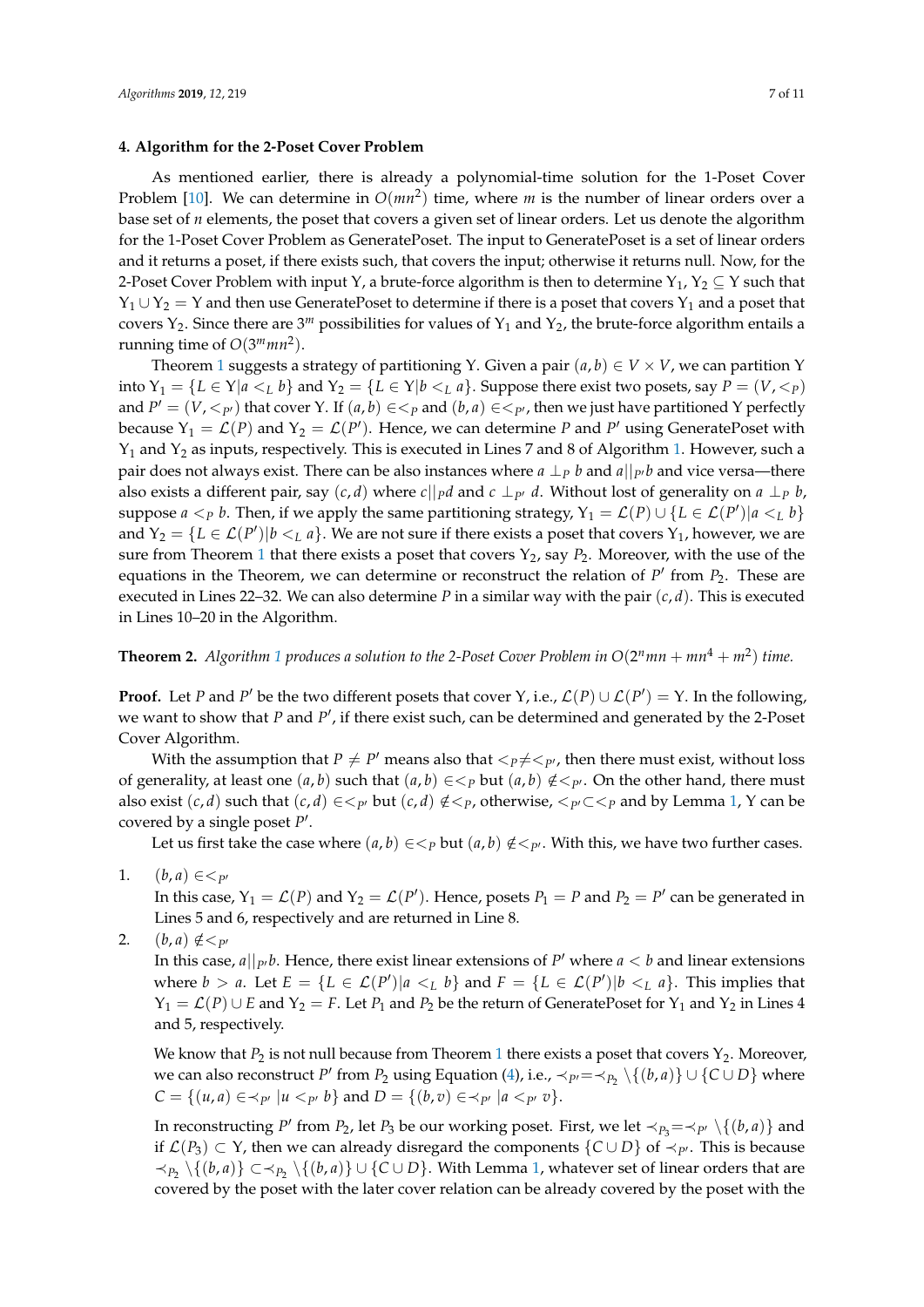former cover relation. These are executed with the "If" condition in Lines 23–24. Otherwise (the else part), we have to determine *C* and *D*. However, in the Algorithm, what we have only generated and know is the relation of  $P_2$ . We do not know  $P'$  yet hence we also do not know *C* and *D*. However, we know that  $C \subseteq \{(u,b) \in \lt_{P'}\}$  and  $D \subseteq \{(a,v) \in \lt_{P'}\}$ , and with Equation [\(2\)](#page-4-5),  $(u, b) \in \lt_{P_2}$  and  $(a, v) \in \lt_{P_2}$ . Hence,  $C \subseteq A$  where  $A = \{(u, b) \in \lt_{P_2}\}$  and  $D \subseteq B$ where  $B = \{(a, v) \in \lt_{P_2}\}$ . Hence, we can try all possible subsets of *A* and *B* for  $\lt_{P_3}$ . This is what we have done in Lines 26–32. Every possible poset from each combination is a candidate poset and added to *P* ∗ .

**Algorithm 1:** 2-Poset Cover Algorithm

**Input:** A set  $Y = \{L_1, L_2, ..., L_m\}$  of linear orders on  $V = \{1, 2, ..., n\}$ **Output:** A pair of posets  $\{P, P'\}$ ,  $P \neq P'$  where  $\mathcal{L}(P) \cup \mathcal{L}(P') = Y$  and  $\mathcal{L}(P)$  is neither a subset nor a superset of  $\mathcal{L}(P')$ , if there exist such. **<sup>1</sup>** *P* ∗ := ∅ **for** *each pair*  $(a, b) \in V \times V$  **do**   $\bigg|$  **Y**<sub>1</sub> := {*L*  $\in$  Y|*a* <*L b*}  $\big| Y_2 := \{ L \in Y | b <_L a \}$   $P_1 := \text{GeneratePoset}(Y_1)$   $P_2 := \text{GeneratePoset}(Y_2)$   $\vert$  **if**  $P_1 \neq null$  and  $P_2 \neq null$  then **return**  $\{P_1, P_2\}$  **else if**  $P_1 \neq null$  **then**  $\Big|$   $P_3 := (V, \leq_{P_3})$  where  $\prec_{P_3} = \prec_{P_1} \setminus \{(a, b)\}$  **if**  $\mathcal{L}(P_3) \subset Y$  **then**  $\begin{array}{|c|c|c|c|}\n\hline\n12 & & P^* := P^* \cup \{P_3\} \end{array}$ **<sup>13</sup> else**  $A := \{u \in V | u <_{P_1} a\}$  $\mathbf{B} := \{ v \in V | b <_{P_1} v \}$  **for** *each*  $C \subseteq A$  **do for** *each D* ⊆ *B* **do**  $\vert$  **P**<sub>3</sub> := (*V*,  $\langle P_3 \rangle$ ) where  $\prec_{P_3} = \prec_{P_1} \setminus \{(a, b)\} \cup \{ \{(c, a) | c \in C\} \cup \{(b, d) | d \in D\} \}$  **i if**  $\mathcal{L}(P_3) \subset Y$  **then | | | | | | | |**  $P^* := P^* \cup \{P_3\}$  **else if**  $P_2 \neq null$  **then**  $\vert P_3 := (V, <_{P_3})$  where  $\prec_{P_3} = \prec_{P_2} \setminus \{(b, a)\}$  **i if**  $\mathcal{L}(P_3) \subset Y$  **then**  $\begin{array}{|c|c|c|c|}\n\hline\n24 & & P^* := P^* \cup \{P_3\} \end{array}$ **<sup>25</sup> else**  $\begin{bmatrix} \n\end{bmatrix}$   $A := \{ u \in V | u \lt_{P_2} b \}$   $B := \{v \in V | a <_{P_2} v\}$  **for** *each*  $C \subseteq A$  **do for** *each D* ⊆ *B* **do**  $\begin{bmatrix} P_3 := (V, <_{P_3}) \text{ where } \prec_{P_3} = \prec_{P_2} \setminus \{(b, a)\} \cup \{ \{(c, a) | c \in C\} \cup \{(b, d) | d \in D \} \}$  **i if**  $\mathcal{L}(P_3) \subset Y$  **then**  $\begin{array}{|c|c|c|c|c|}\n\hline\n32 & & | & | & | & | & P^* := P^* \cup \{P_3\} \end{array}$  **for** *each*  $P_i$ ,  $P_j \in P^*$ ,  $P_i \neq P_j$  **do if**  $\mathcal{L}(P_i) \cup \mathcal{L}(P_j) = Y$  **then**  $\mathbf{35}$  **return**  $\{P_i, P_j\}$ **return** null

<span id="page-8-0"></span>We can also do the same in determining *P* when the iteration evaluates the pair  $(c, d)$  where  $(c,d) \notin \leq_P \text{but } (c,d) \in \leq_{P'}$ .

Lastly, to get *P* and *P'* in *P*<sup>\*</sup>, we can try all possible pairs of posets that exactly cover Y in Lines 33–35.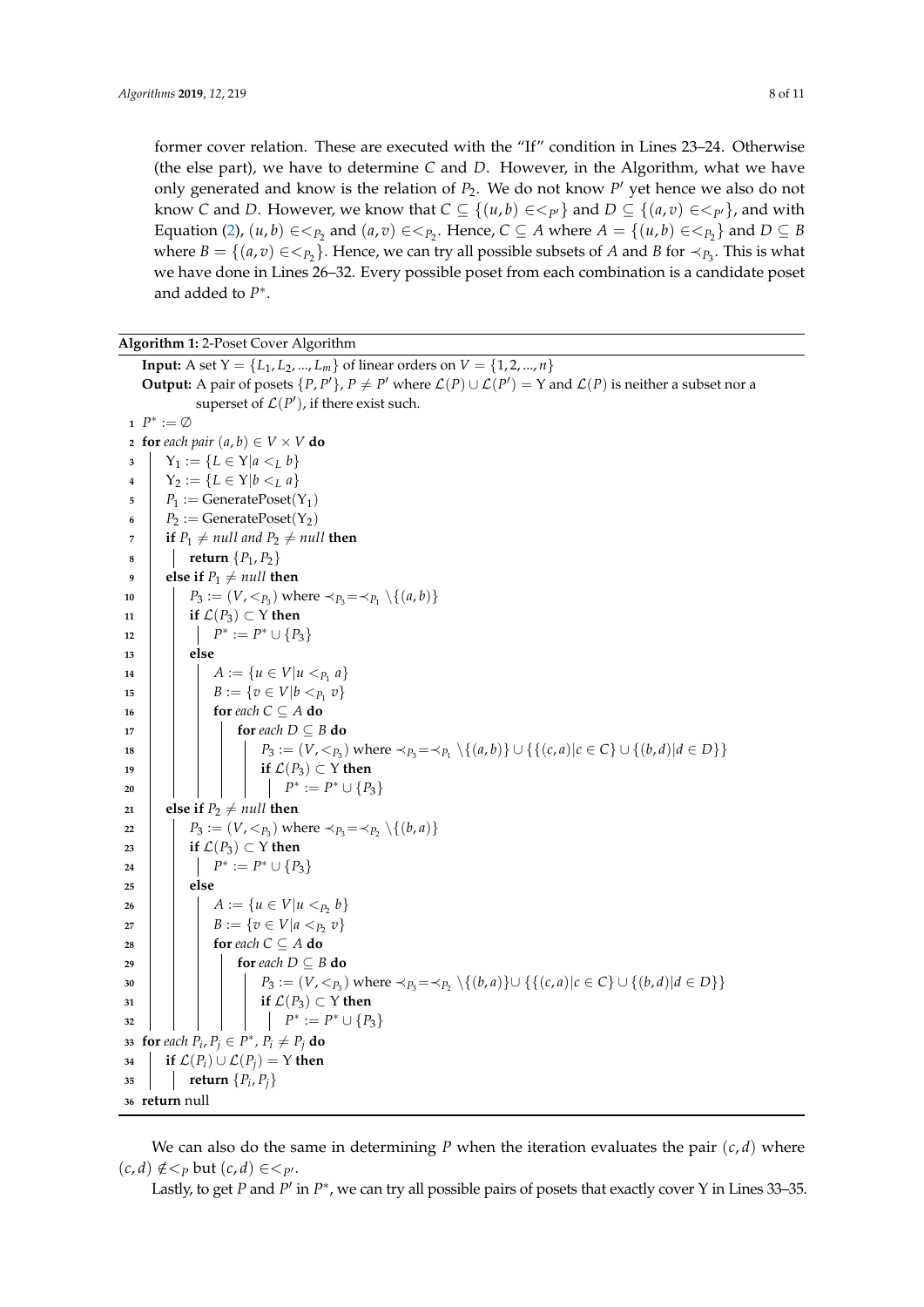Now, we determine the running time complexity of the algorithm.

The first and outermost for-loop iterates in  $O(n^2)$ . One dominating execution inside it is the call to GeneratePoset, which runs in *O*(*mn*<sup>2</sup> ) [\[10\]](#page-11-9). Another dominating part is the two inner for-loops, in Lines 16–20 or Lines 28–32, that iterates through all the pairwise combinations of subsets A and subsets of B. Note that an element cannot be both an ancestor and descendant of *a* or *b*. Hence  $|A + B| < n$ . If  $|A| = t$ , then  $|B|$  is at most  $n - t$ . Hence, there are  $2^t \times 2^{n-t} = 2^n$  pairs of their subsets. Inside the two inner for-loops is a statement that gets all linear extensions of poset, i.e.,  $\mathcal{L}(P_3)$ . This can be done in *O*(*mn*) by using the algorithm of Pruesse and Ruskey [\[1\]](#page-11-0). Hence, the total running time of the first outermost for-loop is  $O(mn^4 + mn2^n)$ .

For the second outermost for-loop,  $|P^*| \in O(m)$  since the smallest posets (with respect to the number of linear extensions) are the linear orders themselves. Thus, the second for-loop iterates in  $O(m^2)$ . Inside it is a set equality testing that can be performed in constant time [\[12\]](#page-11-11). Hence, the second for-loop runs in  $O(m^2)$ .

Thus, the total running time of the algorithm is  $O(2^n mn + mn^4 + m^2)$ .

The running time of the solution for the 2-Poset Cover Problem is still exponential. But there is now an improvement from the running time of a brute-force solution, i.e. from a base of 3 to a base of 2 and from exponents in terms of *m* = |Υ| to exponent in terms of *n* = |*V*|. Hence, we can say that for a large *m*, Algorithm [1](#page-8-0) is much more efficient than a brute-force solution.

In the following, we show that when the posets are tree-posets, the running time of the algorithm becomes polynomial.

#### **5. Algorithm for the 2-Tree-Poset Cover Problem**

From Theorem [2,](#page-7-0) the part of Algorithm [1](#page-8-0) that makes its running-time exponential is determining the latter components of Equations [\(3\)](#page-4-2) or [\(4\)](#page-4-3). However, with Corollary [1,](#page-6-2) the said components become simpler if the posets are tree-posets. Hence, we can then modify Algorithm [1](#page-8-0) to specifically consider only tree-posets. The resulting algorithm is Algorithm [2.](#page-10-0) Consequently, the running time of the algorithm becomes polynomial. With these results, we can then say that the 2-Tree-Poset Cover Problem is in P.

**Corollary [2](#page-10-0).** Algorithm 2 produces a solution to the 2-Tree-Poset Cover Problem in  $O(n^5 + mn^4 + m^2)$ .

**Proof.** The theoretical bases of Algorithm [2](#page-10-0) is the same as Algorithm [1](#page-8-0) for the 2-Poset Cover Problem except that we use Equations [\(5\)](#page-6-0) and [\(6\)](#page-6-1) for tree-posets as given in Corollary [1](#page-6-2) instead of Equations [\(3\)](#page-4-2) and [\(4\)](#page-4-3) for general posets. Consequently, the running time then of the Algorithm differs on the following points.

- 1. *B* is empty and there is only one element in *A* that could cover *v* or *u*. This follows from Corollary [1.](#page-6-2) Hence,  $|A| = O(n)$
- 2. There is a need to check if the poset is a tree-poset. This can be done in  $O(n^2)$

Hence, the inner for-loops runs in  $O(n(mn + n^2)) = O(mn^2 + n^3)$ . The first outermost for-loop then run in  $O(n^2(mn^2 + n^3)) = O(mn^4 + n^5)$ . The running time of the second-outermost for loop remains the same, i.e.,  $O(m^2)$ . The running time then of the algorithm is  $O(n^5 + mn^4 + m^2)$ .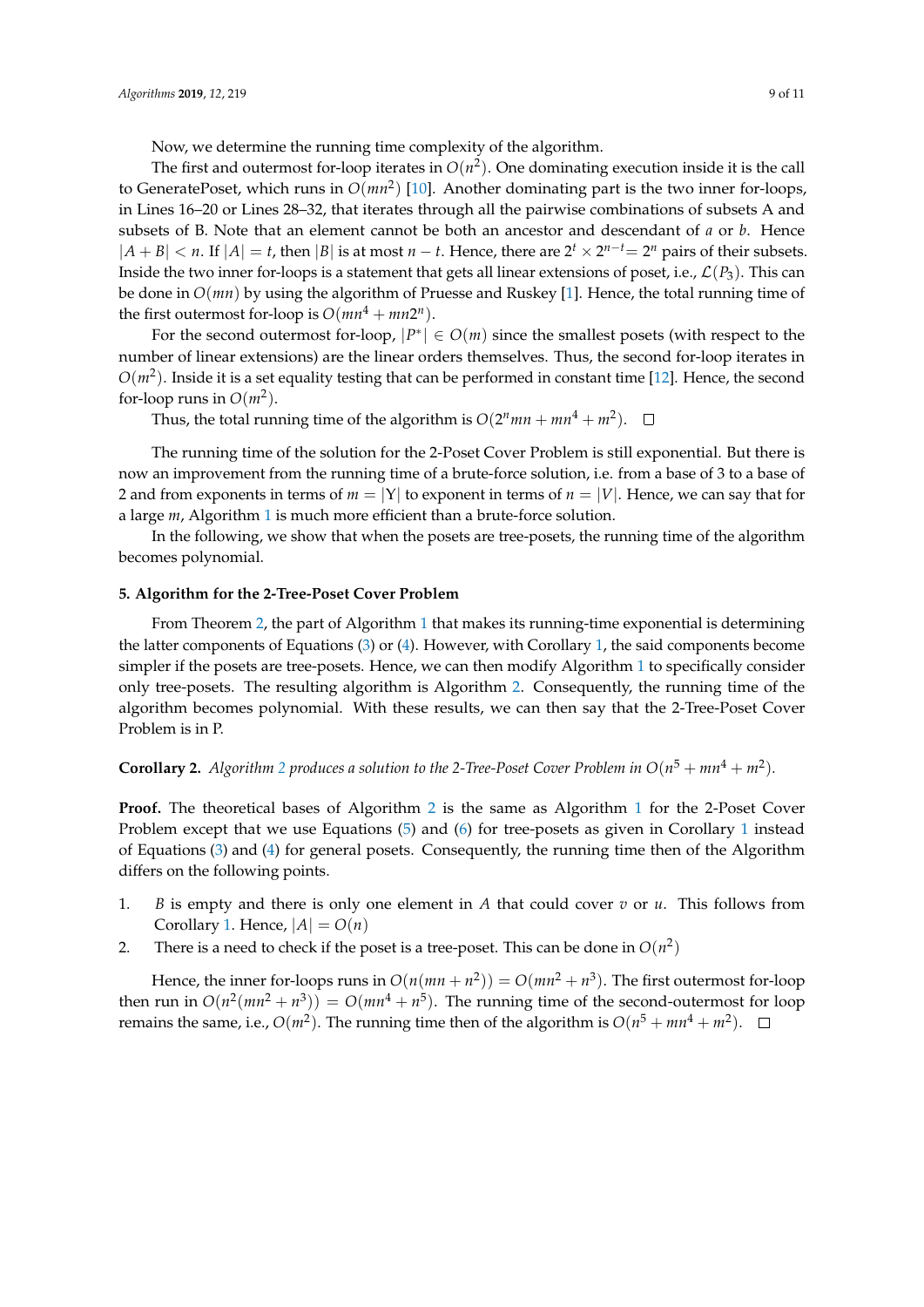**Input:** A set  $Y = \{L_1, L_2, ..., L_m\}$  of linear orders on  $V = \{1, 2, ..., n\}$ **Output:** A pair of tree-posets  $\{P, P'\}$ ,  $P \neq P'$  where  $\mathcal{L}(P) \cup \mathcal{L}(P') = Y$  and  $\mathcal{L}(P)$  is neither a subset nor a superset of  $\mathcal{L}(P')$ , if there exist such. **<sup>1</sup>** *P* ∗ := ∅ **for** *each pair*  $(a, b) \in V \times V$  **do**   $\big|$  **Y**<sub>1</sub> := { $L \in \Upsilon | a \lt_L b$ }  $\big| Y_2 := \{ L \in Y | b <_L a \}$   $P_1 := \text{GeneratePoset}(Y_1)$   $P_2 := \text{GeneratePoset}(Y_2)$  **if**  $P_1 \neq null$  and  $P_2 \neq null$  **then**  $\sigma$  **if**  $P_1$  *is a tree and*  $P_2$  *is a tree then*   $\vert$  **return**  $\{P_1, P_2\}$  **else** if  $P_1 \neq null$  then  $\Big|$   $P_3 := (V, \leq_{P_3})$  where  $\prec_{P_3} = \prec_{P_1} \setminus \{(a, b)\}$  **if**  $\mathcal{L}(P_3) \subset Y$  *and*  $P_3$  *is a tree* **then**  $12 \quad | \quad | \quad P^* := P^* \cup \{P_3\}$ **<sup>13</sup> else**  $A := \{u \in V | u <_{P_1} a\}$  **for** *each*  $u \in A$  **do**   $\vert$   $\vert$   $\vert$   $\vert$   $\vert$   $P_3 := (V, \leq_{P_3}) \prec_{P_3} = \prec_{P_1} \setminus \{(a, b)\} \cup \{(u, b)\}$  **i if**  $\mathcal{L}(P_3) \subset Y$  *and*  $P_3$  *is a tree* **then**   $\begin{array}{|c|c|c|c|} \hline \rule{0.2cm}{0.2cm} & P^* := P^* \cup \{P_3\} \hline \end{array}$  **else if**  $P_2 \neq null$  **then**  $\vert P_3 := (V, <_{P_3})$  where  $\prec_{P_3} = \prec_{P_2} \setminus \{(b, a)\}$  **if**  $\mathcal{L}(P_3) \subset Y$  *and*  $P_3$  *is a tree* **then**  $\begin{array}{|c|c|c|c|}\n\hline\n22 & & | & | & P^* := P^* \cup \{P_3\} \end{array}$ **<sup>23</sup> else**  $\begin{bmatrix} \end{bmatrix}$   $A := \{u \in V | u <_{P_2} b\}$  **for** *each each*  $u \in A$  **do**   $\vert$  **P**<sub>3</sub> := (*V*,  $\langle P_3 \rangle$  where  $\prec_{P_3} = \prec_{P_2} \setminus \{(b, a)\} \cup \{(u, a)\}$  **i if**  $\mathcal{L}(P_3) \subset Y$  *and*  $P_3$  *is a tree* **then**  $\begin{array}{|c|c|c|c|c|}\n \hline\n & & & \n\end{array} \begin{array}{|c|c|c|c|}\n \hline\n & & & P^* := P^* \cup \{P_3\} \ \hline\n \end{array}$  **for** each  $P_i$ ,  $P_j \in P^*$ ,  $P_i \neq P_j$  **do if**  $\mathcal{L}(P_i) \cup \mathcal{L}(P_j) = Y$  **then**  $\mathbf{31}$  **return**  $\{P_i, P_j\}$ **return** null

#### <span id="page-10-0"></span>**6. Conclusions**

In this study, we explored the Poset Cover Problem, a hard problem that is relevant in the field of data mining. It is already known that we can determine a single poset that covers a given set of linear orders in polynomial time. In this paper, we extended the knowledge on the problem by investigating the hardness of the case where we want to determine two posets, if they exist, that cover a set of linear orders, which we called the 2-Poset Cover Problem.

We discovered properties on posets that lead to an exact solution for the 2-Poset Cover Problem. The algorithm runs in  $O(2^n m n + m n^4 + m^2)$  where  $m$  is the number of linear orders over a based set of *n* elements. When  $m > n$ , the algorithm is significantly faster than a brute-force solution, which runs in  $O(3^m mn^2)$ . Since the algorithm runs in exponential time, the complexity class that the 2-Poset Cover Problem belongs to remains unknown. However, when the posets to be considered are tree posets, which can be treated as combinatorial models for evolutionary orderings, the running time of the algorithm becomes polynomial. Hence, this proves that the more restricted case, which we called 2-Tree-Poset Cover Problem, belongs to the computational complexity class P.